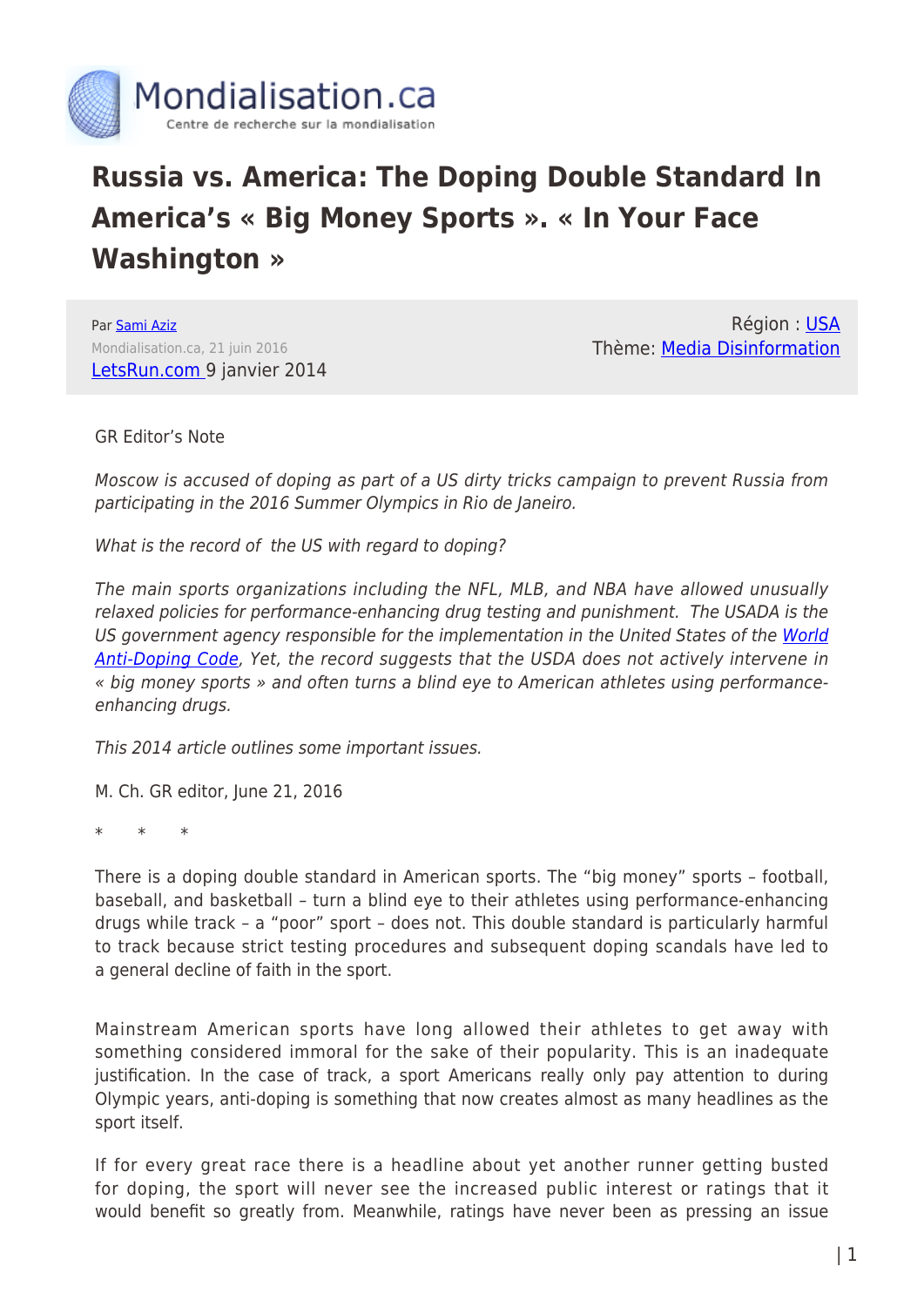for America's mainstream sports. If the public continues to ignore this disconnect, the popular will only continue to get more popular while the unpopular will continue to get less popular.

This past summer, Tyson Gay, the fastest American sprinter in history, tested positive for a banned substance. The American governing body for track and field (USATF) punished him with a two-year ban from competition and his sponsorship deals will be terminated in the next few months. The fastest American in history. Track's version of Michael Jordan. Done. At 31, he will probably never compete again. Even if he does, it won't be at the same level.

For the past few decades, track governing bodies have dealt with doping by punishing athletes who test positive with a two-year ban from competition for a first offense and a lifetime ban from competition for a second offense. Next year, the punishment for a first-time offense will be extended from a two-year ban to a four-year ban from competition. Either way, these punishments are disproportionately harsh when compared to, say, the NFL's 4-game suspension (basically 30 days) for a first offense, 8 game suspension (basically 60 days) for a second offense and year suspension for a third offense. A third offense in the NFL is less than a first offense in track. To make matters even more unequal, testing procedures in the NFL are, just like their punishments, more relaxed than those in track. The NFL doesn't even test players for human growth hormone (HGH), one of the most widely used performance-enhancing substances in sports.



Tyson Gay would still be smiling if he was in the

NFL as he'd already be back competing

The lack of transparency in the NFL is also worth noting. The players union is so protective that it doesn't even allow the specific results of a positive test to be public, which means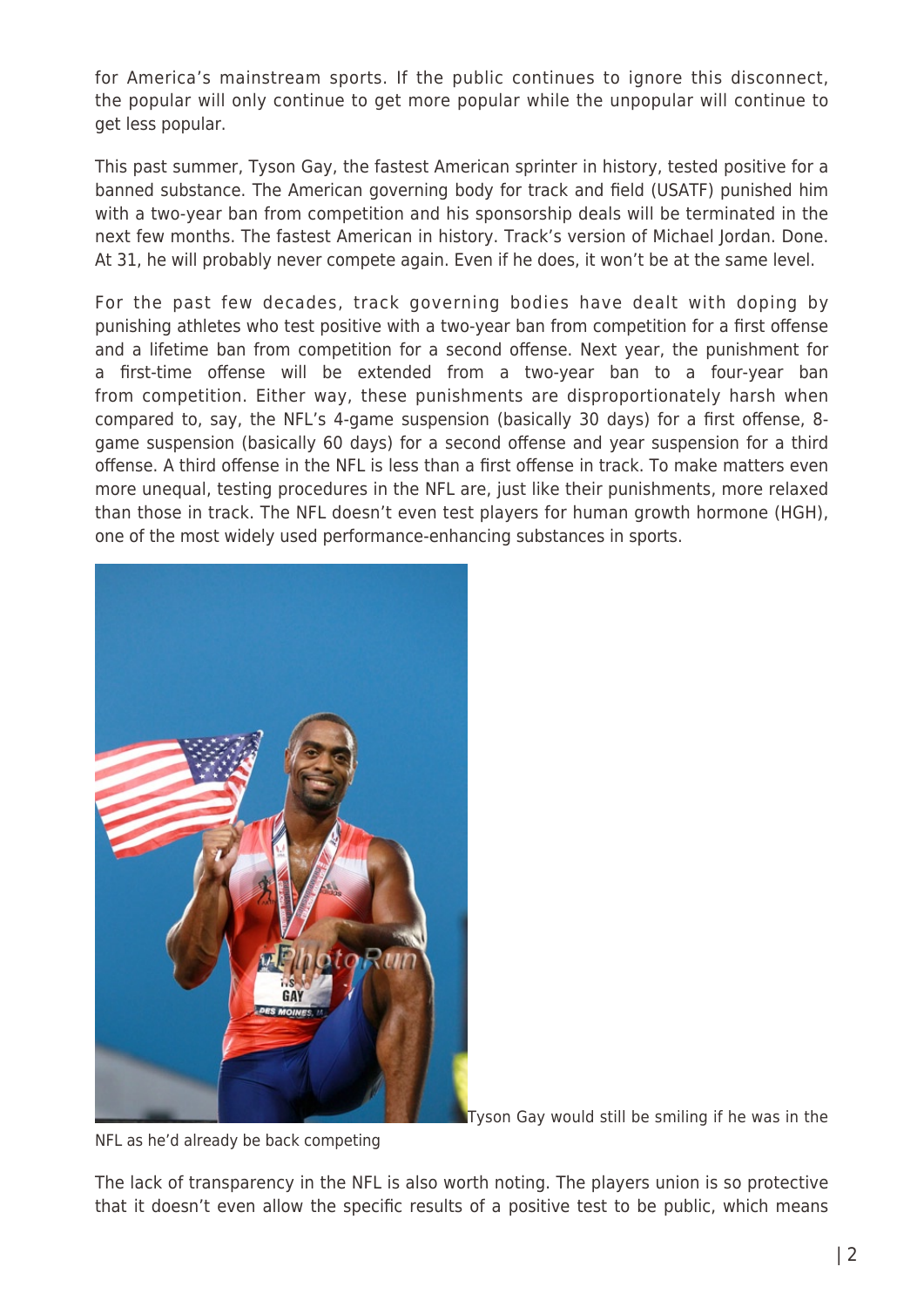that players can be caught using steroids and publicly claim otherwise, with no repercussions. NFL testing and punishment procedures are so flawed that the head of the World Anti-Doping Agency (WADA), David Howman, publicly criticized them last year (2013).

Returning to Tyson Gay, his story would have ended much differently if he were a football player. In addition to being a lot richer, he'd already be back to competition. Specifically considering his positive test for steroids on May 16th, if he were competing under guidelines as relaxed as those in the NFL, he would have been amazingly allowed to return to competition in time for the August World Championships after serving a 30-day suspension for his first doping offense.

Here's my fuss: I think that it is unfair for the NFL, MLB, and NBA to allow such relaxed policies for performance-enhancing drug testing and punishment, especially when compared to the policies in track. If these "big money" sports were to implement drug-testing policies as rigorous and transparent as those in track, the public would see a significant increase of doping scandals in them. The public would collectively realize that doping is more an industry wide problem than a problem specific to a "poor" sport.

Doping is an issue that needs to be tackled – no pun intended – from the top-down. The NFL is a \$9.5 billion/year industry. MLB, \$7.5 billion. NBA, \$4.0 billion. Because the policies in these sports make it easy for players to get away with using performanceenhancing substances, they are responsible for funneling the most money into America's performance enhancing substance black market! But, instead, the spotlight is constantly shined on track, a sport whose governing body in the US (USATF) has a \$24 million yearly budget. That was not a typo. You read right. USATF's entire yearly budget is less than what some individual football, baseball, and basketball players, including steroid cheats like Alex Rodriguez (\$28 million in 2013).

It may seem like a fair doping crackdown would never happen because there's so much money involved. Still, doping should be regarded as harshly for high-grossing sports as it is for such a low-grossing sport. The American sports doping double standard must go.

Sami Aziz is a student at Columbia University where he is on the cross country and track and field teams. In high school, he was an individual qualifier for NXN and ran 9:14 for 3200.

If you enjoyed this article, be sure to ["like" his Facebook page, Sami's Stream](https://www.facebook.com/samisstream). He's not really big into twitter quite yet but we told him journalists should be so follow him at [@SamiAzizsWorld](https://twitter.com/SamiAzizsWorld). Comments? [Email him](mailto:sa3116@columbia.edu) or [LetsRun.com](mailto:letsrun@letsrun.com).

Works Cited

1. Ingle, Sean. "NFL Faces Battle with Wada over Transparency of Drug-Testing." The Guardian 27 Sept. 2013, Sport: 11. The Guardian. Web. 2 Dec. 2013.

<http://www.theguardian.com/sport/2013/sep/27/nfl-wada-drugs-testing>.

2. Isidore, Chris. "Why Football Is Still a Money Machine." CNN. Time Warner, 1 Feb. 2013. Web. 2 Dec. 2013. <http://money.cnn.com/2013/02/01/news/companies/nfl-moneysuper-bowl/>.

3. "2012 Budget." USATF. N.p., n.d. Web. 2 Dec.

2013. <http://www.usatf.org/About/Financials/Approved-Budgets/2012.aspx>.